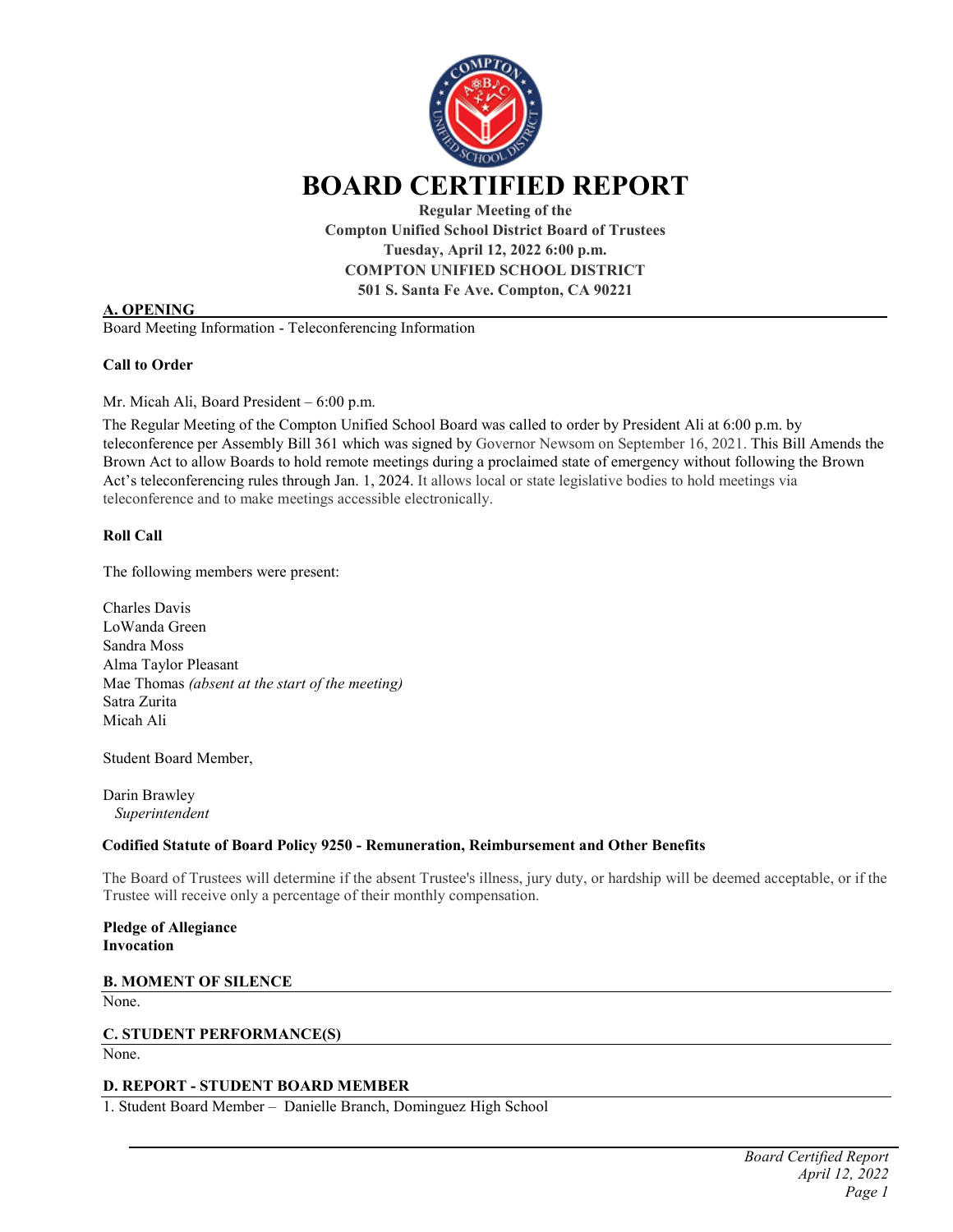# **E. PUBLIC COMMENTS ON CLOSED SESSION**

1. PUBLIC COMMENTS on CLOSED SESSION ITEMS None.

#### **F. HEAR SPECIFIC CHARGES AGAINST EMPLOYEE(S) IF EMPLOYEE(S) RECEIVED A DISCIPLINARY NOTICE AND REQUESTS THAT CHARGES BE HEARD IN OPEN SESSION**

1. Hear Specific Charges Against Employee(s) if Employee(s) Received a Disciplinary Notice and Requests that Charges be Heard in Open Session

None.

# **G. CLOSED SESSION**

1. 21/22-137a - MOTION TO RECESS TO CLOSED SESSION TO ADDRESS CLOSED SESSION AGENDA. \*\*\*MOTION CARRIED\*\*\*

2. Public Employee Discipline / Dismissal / Suspension / Reassignment / Release / Nonreelection / Nonreemployment / Leave/Resignation / Reinstatement (Pursuant to Government Code Section 54957)

3. Personnel Matters Public Employee Appointments (Government Code Section 54957) Action

4. Conference with Legal Counsel (Existing Litigation) - Pursuant to Government Code Section 54956.9(d)(1)

5. Conference with Legal Counsel (Anticipated Litigation) - Significant exposure to litigation pursuant to Government Code Section 54956.9(d)(2): Three Potential Cases - Including the Cases Identified Below

6. Conference with Legal Counsel (Anticipated Litigation) - Initiation of litigation pursuant to Government Code Section 54956.9(d)(4): One potential case

7. Matters Related to Students

- 8. Conference Labor Negotiators (Pursuant to Government Code Section 54957.6)
- 9. Conference with Real Property Negotiator
- 10. Joint Powers Agency Issue
- 11. Security Matters
- 12. Public Employees Complaints

#### **H. PUBLIC COMMENTS ON OPEN SESSION**

1. PUBLIC COMMENTS - Agenda & Non-Agenda Items (Pursuant to Education Code 35145.5; and Government Code 54950, et seq.)

### **I. OPEN SESSION**

1. 21/22-137b - MOTION TO RECONVENE THE REGULAR BOARD MEETING \*\*\*MOTION CARRIED\*\*\*

2. 21/22-137c - Report Out of Closed Session

#### **J. COMMUNICATIONS**

1. INFORMATION - Bond Update (Facilities Dept.) \*\*\*RECEIVED & FILE\*\*\*

2. PRESENTATION - 2020/21 - Measure S Bond Building Fund - Christy White Associates (Business and Administrative Services) \*\*\*RECEIVED & FILE\*\*\*

3. INFORMATION - Williams Lawsuit Settlement 3rd Quarterly Report on Uniform Complaints 2021-2022 (Human Resources) \*\*\*RECEIVED & FILE\*\*\*

#### **K. SUPERINTENDENT'S REPORT**

None.

**THIS IS TO CERTIFIY THAT THIS IS A TRUE AND CORRECT COPY OF THE ITEMS AS ACCEPTED AND APPROVED BY THE BOARD/SUPERINTENDENT OF THE COMPTON UNIFIED SCHOOL DISTRICT ITEM# 21/22 – 137a – 137c DARIN BRAWLEY, SUPERINTENDENT**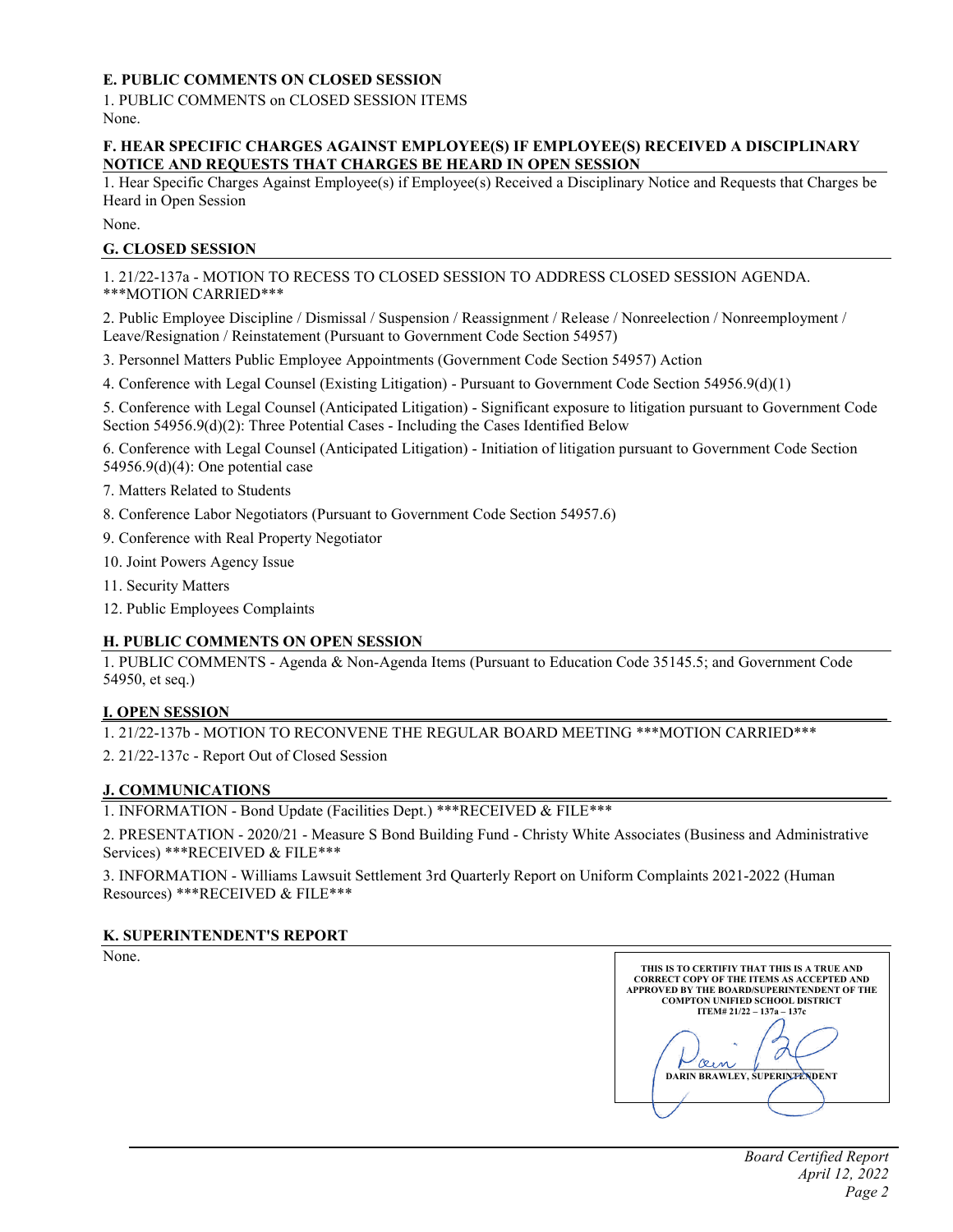# **L. PUBLIC HEARING**

1. MOTION to OPEN the PUBLIC HEARING and OPEN the PUBLIC COMMENTS - Intention of Compton Unified School District to Consider Granting Easement for Electric Vehicle Charging Station Infrastructure to Southern California Edison For the Charge Ready Pilot Program \*\*\*MOTION CARRIED\*\*\*

2. PUBLIC HEARING - Intention of Compton Unified School District to Consider Granting Easement for Electric Vehicle Charging Station Infrastructure to Southern California Edison For the Charge Ready Pilot Program

3. MOTION to CLOSE the PUBLIC HEARING and CLOSED the PUBLIC COMMENTS - Intention of Compton Unified School District to Consider Granting Easement for Electric Vehicle Charging Station Infrastructure To Southern California Edison For The Charge Ready Pilot Program \*\*\*MOTION CARRIED\*\*\*

4. MOTION to OPEN the PUBLIC HEARING and OPEN the PUBLIC COMMENTS - Receipt of Initial Bargaining Proposal from SEIU Local 99 to Compton Unified School District and Setting of Public Hearing (Human Resources) \*\*\*MOTION CARRIED\*\*\*

5. PUBLIC HEARING - Receipt of Initial Bargaining Proposal from SEIU Local 99 to Compton Unified School District and Setting of Public Hearing (Human Resources)

6. MOTION to CLOSE the PUBLIC HEARING and OPEN the PUBLIC COMMENTS - Receipt of Initial Bargaining Proposal from SEIU Local 99 to Compton Unified School District and Setting of Public Hearing (Human Resources) \*\*\*MOTION CARRIED\*\*\*

7. MOTION to OPEN the PUBLIC HEARING and OPEN the PUBLIC COMMENTS - Receipt of Initial Bargaining Proposal from Compton Unified School District to SEIU Local 99 and Setting of Public Hearing (Human Resources) \*\*\*MOTION CARRIED\*\*\*

8. PUBLIC HEARING - Receipt of Initial Bargaining Proposal from Compton Unified School District to SEIU Local 99 and Setting of Public Hearing (Human Resources)

9. MOTION to CLOSE the PUBLIC HEARING and OPEN the PUBLIC COMMENTS - Receipt of Initial Bargaining Proposal from Compton Unified School District to SEIU Local 99 and Setting of Public Hearing (Human Resources) \*\*\*MOTION CARRIED\*\*\*

### **M. REGIONAL OCCUPATIONAL PROGRAM MEETING**

1. 21/22-138a - Motion to Recess from the Compton Unified School District Board Meeting and Convene to the Regional Occupational Program (ROP) Board Meeting (Refer to Today's ROP Agenda) \*\*\*MOTION CARRIED\*\*\*

2. 21/22-138b - Motion to Reconvene the Regular Meeting \*\*\*MOTION CARRIED\*\*\*

#### **N. APPROVAL OF MINUTES**

1. 21/22-139 - Approve the Minutes of the Regular Meeting of March 8, 2022. \*\*\*APPROVED\*\*\*

#### **O. ACTION ITEMS - (Non-Consent)**

1. 21/22-1262 - Consideration/Action Re Third Amendment to Employment Agreement for District Superintendent (Board of Trustees) \*\*\*APPROVED\*\*\*

2. 21/22-1263 - Receive and Accept a Gift of Complimentary Registration for the 2022 Littler Executive Employer Conference to be Attended by the Chief Administrative Officer. (Business and Administrative Services) \*\*\*APPROVED\*\*\*

3. 21/22-2039 - Revision of the Clinical School Psychologist Job Description (Human Resources) \*\*\*APPROVED\*\*\*

4. 21/22-2041 - Adopt Initial Proposal from Compton Unified School District (CUSD) to Service Employee International Union (SEIU) Local 99 (Human Resources) \*\*\*APPROVED\*\*\*

**THIS IS TO CERTIFIY THAT THIS IS A TRUE AND CORRECT COPY OF THE ITEMS AS ACCEPTED AND APPROVED BY THE BOARD/SUPERINTENDENT OF THE COMPTON UNIFIED SCHOOL DISTRICT ITEM# 21/22 – 138 – 2041 DARIN BRAWLEY, SUPERINTENDENT**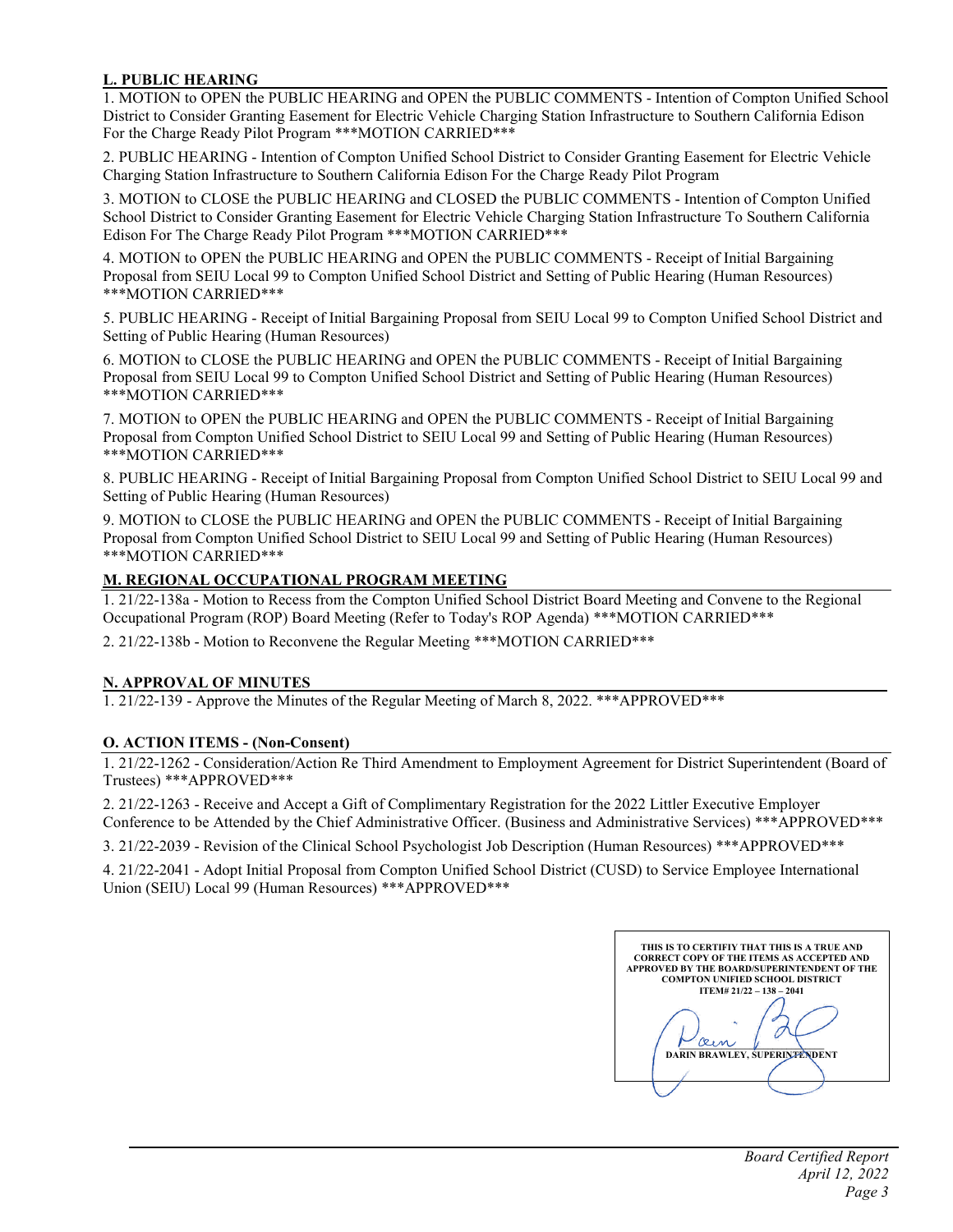**P. ACTION - BUSINESS/CONSENT ITEMS (Routine Matters) - Consent Items are considered routine and will be enacted, approved, adopted by one motion unless a request for removal, discussion or explanation is received from any Board Member or member of the public in attendance.** 

1. MOTION TO APPROVE CONSENT AGENDA ITEMS ARE: 21/22-140, 1205, 1224, 1227, 1228, 1229, 1230, 1231, 1232, 1233 1234, 1237, 1240, 1241, 1243, 1248, 1251, 1252, 1253, 1254, 2040, 3014, 4046, 4047, 4048, 4049, 4050, 5049, 5060, 5066, 5067, 5068, 5069, 5070, 5071, 5072, 5073, 5074, 5075, 5076, 5078 5079, 5080, 5081, 5087, 5088 \*\*\*MOTION CARRIED\*\*\*

2. 21/22-140 - Applications to Attend Professional Conferences/Workshops/School Business Meeting \*\*\*APPROVED\*\*\*

21/22-148 – ADDENDUM: Travel for 11 Scholars and 2 Chaperones to travel to UC Berkeley for a campus tour.

(College & Career Readiness) \*\*\*APPROVED\*\*\*

3. 21/22-1205 - Affiliation Agreement - The Regents of the University of California, Los Angeles, dba: University of Los Angeles (UCLA) - (Kindergarten Oral Health Screening) (Child Welfare and Attendance/Educational Services) \*\*\*APPROVED\*\*\*

4. 21/22-1224 - University of Southern California (Annenberg/Third Space) (English Learner Services/Educational Services) \*\*\*APPROVED\*\*\*

5. 21/22-1227 - Consultant Agreement - Health Connected (Webinars for Parents and Teachers) (Educational Services) \*\*\*APPROVED\*\*\*

6. 21/22-1228 - Travel - Northern California College Tour in San Francisco, CA., Advancement Via Individual Determination (AVID) Students) (Dominguez High School / Educational Services) \*\*\*APPROVED\*\*\*

7. 21/22-1229 - Amendment No. 1 to Item 21/22-1092 (09/14/21) Consultant Agreement - Social Justice Learning Institute (Social and Academic Support for Students) (Educational Services) \*\*\*APPROVED\*\*\*

8. 21/22-1230 - Resolution No. 21/22-35 - Authorizing Teleconferenced Meetings Pursuant to AB 361 (Board of Trustees) \*\*\*APPROVED\*\*\*

9. 21/22-1231 - Resolution No. 21/22-36 - To Excuse Absence of Board Member - Alma Taylor Pleasant (Board of Trustees) \*\*\*APPROVED\*\*\*

10. 21/22-1232 - A-G Completion Improvement Grant (College & Career Readiness) \*\*\*APPROVED\*\*\*

11. 21/22-1233 - Approve Intuit Philanthropic Donation of Two-Hundred-Fifty-Thousand Dollars (\$250k) (ROP / Career Technical Education Dept.) \*\*\*APPROVED\*\*\*

12. 21/22-1234 - Resolution No 21/22-37 - Intent to Offer or Expand Full-Day Preschool and/or Transitional Kindergarten, and Authorizing Projects and Filing of Applications for Funding under the California Preschool, Transitional Kindergarten, and Full-Day Kindergarten Facilities Grant Programs (Early Childhood Education) \*\*\*APPROVED\*\*\*

13. 21/22- 1237 - Consultant Agreement - Access Books Inc. (Software Training and Library Set-Up) (Educational Services) \*\*\*APPROVED\*\*\*

14. 21/22-1240 - Purchase - Motivating Systems, LLC dba Positive Behavior Interventions and Support (PBIS) Rewards (Dickison ES/Educational Services) \*\*\*APPROVED\*\*\*

15. 21/22-1241-Consultant Services Agreement - Crescendo Education Group (College and Career Readiness / Educational Services) \*\*\*APPROVED\*\*\*

16. 21/22-1243 - Software Service Agreement - Remind101, Inc. (College and Career Readiness / Educational Services) \*\*\*APPROVED\*\*\*

17. 21/22-1248 - Master Contractual Agreement - LA Speech Pathology Services Inc. and Compton Unified School District (Special Education) \*\*\*APPROVED\*\*\*

18. 21/22-1251 - Consideration/Approval Adding a Regular Board Meeting on June 21, 2022, to Complete the Local Control and Accountability Plan (LCAP) Process and the Proposed Budget (Board of Trustees) \*\*\*APPROVED\*\*\*

19. 21/22-1252 - 2022 Junior State of America (JSA) Foundation Spring State Convention, Costa Mesa, CA (Dominguez HS/Educational Services) \*\*\*APPROVED\*\*\*

20. 21/22-1253 - Approve the First Reading and Waive the Second Reading of Board Policies and Administrative Regulations BP/AR-1250 Visitors/Outsiders (Business and Administrative Services) \*\*\*APPROVED\*\*\*

| THIS IS TO CERTIFIY THAT THIS IS A TRUE AND<br><b>CORRECT COPY OF THE ITEMS AS ACCEPTED AND</b><br><b>APPROVED BY THE BOARD/SUPERINTENDENT OF THE</b><br><b>COMPTON UNIFIED SCHOOL DISTRICT</b> |
|-------------------------------------------------------------------------------------------------------------------------------------------------------------------------------------------------|
| $ITEM# 21/22 - 140 - 2040$                                                                                                                                                                      |
| <b>DARIN BRAWLEY, SUPERINTENDENT</b>                                                                                                                                                            |
|                                                                                                                                                                                                 |
|                                                                                                                                                                                                 |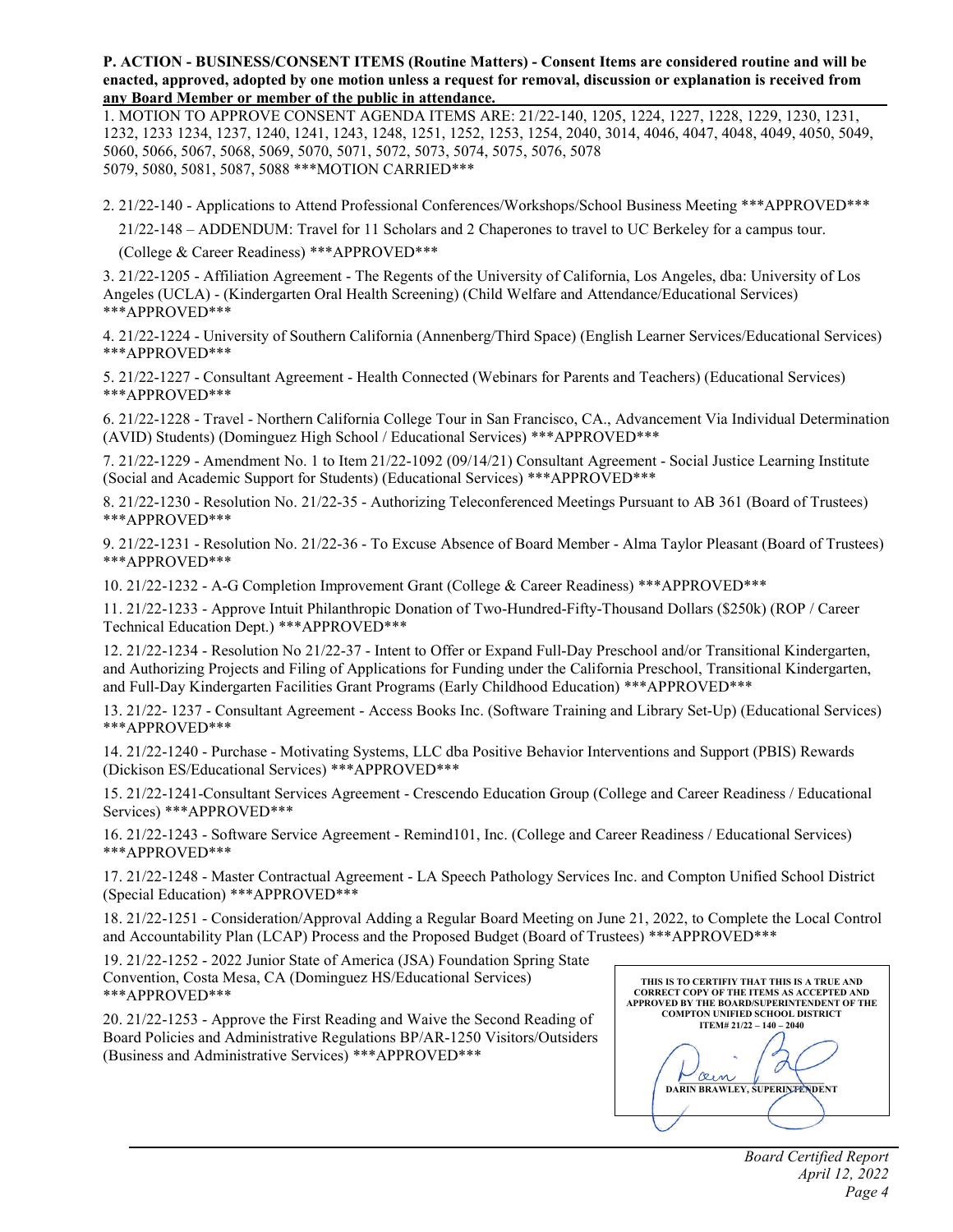21. 21/22-1254 - Affiliation Agreement - Sonoma Technology, Inc. (Air Quality Monitors and Teacher Training) (Educational Services) \*\*\*APPROVED\*\*\*

22. 21/22-2040 - Certificated Personnel Actions (Human Resources) \*\*\*APPROVED\*\*\*

23. 21/22-3014 - Classified Personnel Actions (Personnel Commission) \*\*\*APPROVED\*\*\*

24. 21/22-4046 - Use of Facilities Request (Facilities, Maintenance, Operations, and Transportation) \*\*\*APPROVED\*\*\*

25. 21/22-4047 - Consultant Agreement - Sandy Pringle Associates Inspection Consultants, Inc. (SPAIC) (DSA Inspector for Post Re-Inspection Projects at Various CUSD Sites) (Facilities, Maintenance, Operations, and Transportation) \*\*\*APPROVED\*\*\*

26. 21/22-4048 - Resolution No. 38 – Resolution of the Board of Trustees of the Compton Unified School District to Grant an Easement for Electric Vehicle Charging Station Infrastructure at the District's Administrative Office to Southern California Edison for the Charge Ready Schools Pilot Program (Facilities, Maintenance, Operations, and Transportation) \*\*\*APPROVED\*\*\*

27. 21/22-4049 - Contracted Services - ENGIE Services, U.S. INC. (Design and Construct Indoor and Air Quality Improvements at Various District Sites) (Facilities, Maintenance, Operations, and Transportation) \*\*\*APPROVED\*\*\*

28. 21/22-4050 - Consultant Services - Force Asset Management (District-Wide Facilities Assessment) (Facilities, Maintenance, Operations, and Transportation) \*\*\*APPROVED\*\*\*

29. 21/22-5049 - Software License Agreement - International Academy of Science dba: CybrSchool, LLC - (Computer Based Blended Learning System) (Special Education/Business and Administrative Services) \*\*\*APPROVED\*\*\*

30. 21/22-5060 - Computer Hardware Agreement - (Firewall Protection) Digital Scepter Information Technology Department) \*\*\*APPROVED\*\*\*

31. 21/22-5066 - Purchase Order List (Business and Administrative Services) \*\*\*APPROVED\*\*\*

32. 21/22-5067 - Commercial Warrant Summary (Business and Administrative Services) \*\*\*APPROVED\*\*\*

33. 21/22-5068 - Grants, Awards, and Donations (Business and Administrative Services) \*\*\*APPROVED\*\*\*

34. 21/22-5069 - Amendment #1 to Item 21/22 #5000 (7/20/2021) (P&R Paper Supply)- Utilization of Piggyback-able Bid (Student Nutrition) \*\*\*APPROVED\*\*\*

35. 21/22-5070 - 2022-2023 BEST Advantage System Contract (Business and Administrative Services) \*\*\*APPROVED\*\*\*

36. 21/22-5071 - Independent Contractor Agreement - CBRE - (Real Estate Brokerage Services) (Business and Administrative Services) \*\*\*MOTION FAILED\*\*\*

37. 21/22-5072 - Amendment No 1 to item 21/22-5031 (10/12/21) - Consultant Agreement - The Baker Group Inc. (Compton High School Ground Breaking Ceremony) (Business & Administrative Services) \*\*\*APPROVED\*\*\*

38. 21/22-5073 - Authorize Orbach Huff & Henderson LLP to Enter into Amendment No. 1 to Specialized Professional Environmental Services Agreement with Placeworks for the Environmental Impact Report Addendum to the Compton High School Reconstruction Project (Business & Administrative Services) \*\*\*APPROVED\*\*\*

39. 21/22-5074 - Authorize Orbach Huff & Henderson LLP to Enter into Amendment No. 8 to Specialized Professional Environmental Services Agreement with Ninyo & Moore for Environmental Testing at the Compton High School Reconstruction Project (Business & Administrative Services) \*\*\*APPROVED\*\*\*

40. 21/22-5075 - Resolution No. 21/22-40 - Resolution of Intention of the Board of Trustees of the Compton Unified School District to Consider Proposals to Enter into Agreements to Develop A Portion of Real Property Located at 12338 S. Mona Blvd., Compton, California 90222 for Joint Occupancy (Business & Administrative Services) \*\*\*APPROVED\*\*\*

41. 21/22-5076 - Resolution No. 21/22-39 - Resolution of Intention of the Board of Trustees of the Compton Unified School District to Consider Proposals to Enter into Agreements to Develop A Portion of Real Property Located at 1104 E. 148th St., Compton, California 90221 for Joint Occupancy (Business & Administrative Services) \*\*\*APPROVED\*\*\*

42. 21/22-5078 - Compton Unified School District Citizens' Bond Oversight Committee (CBOC) – Member Removal and Member Appointment (Business and Administrative Services) \*\*\*APPROVED\*\*\*

43. 21/22-5079 - Amendment No. 1 to Exclusive Negotiating Agreement by and Among the Compton Unified School District, Los Angeles County Development Authority, and CDU/MLK Wellness Collaborative, LLC (Business & Administrative Services) \*\*\*APPROVED\*\*\*

44. 21/22-5080 - License Agreement - Dun & Bradstreet Inc. (Data, analytics, and data-driven solutions) (Business and Administrative Services) \*\*\*APPROVED\*\*\*

**THIS IS TO CERTIFIY THAT THIS IS A TRUE AND CORRECT COPY OF THE ITEMS AS ACCEPTED AND APPROVED BY THE BOARD/SUPERINTENDENT OF THE COMPTON UNIFIED SCHOOL DISTRICT ITEM# 21/22 – 3014 – 5081**  0 **DARIN BRAWLEY, SUPERINTENDENT**